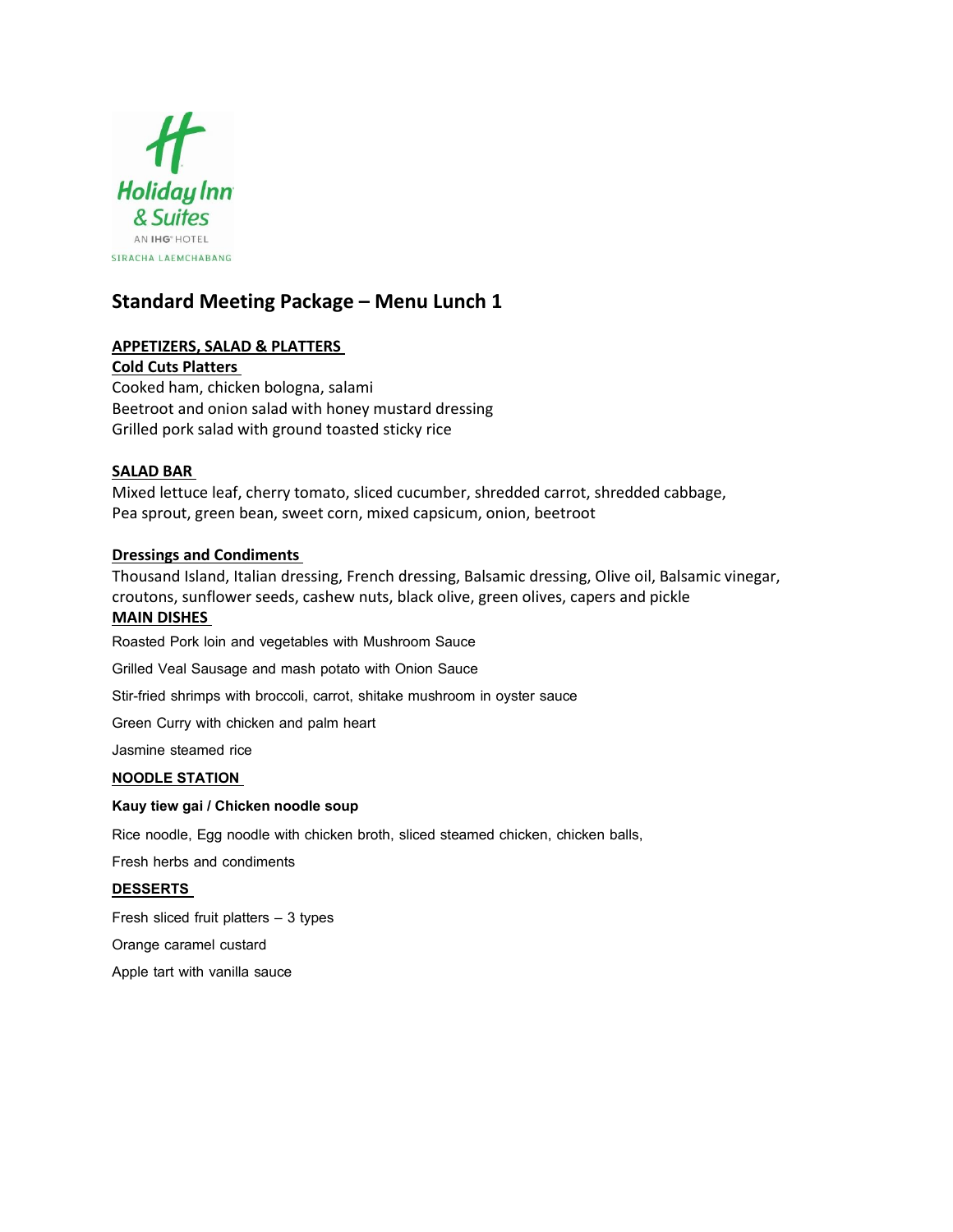

# **Standard Meeting Package – Menu Lunch 2 APPETIZERS, SALAD & PLATTERS**

## **Cold Cuts Platters**

Cooked ham, chicken bologna, salami Grilled eggplant Rocket Leaves, Parmesan Cheese and Extra Virgin Olive Oil Rice Vermicelli with minced chicken & shrimp in coconut sauce

## **SALAD BAR**

Mixed lettuce leafs, cherry tomato, sliced cucumber, shredded carrot, shredded cabbage, Pea sprout, green bean, sweet corn, mixed capsicum, onion, beetroot

## **Dressings and Condiments**

Thousand Island, Italian dressing, French dressing, Balsamic dressing, Olive oil, Balsamic vinegar, croutons, sunflower seeds, cashew nuts, black olive, green olives, capers and pickle **MAIN DISHES**

Lamb rump with roasted pepper and onions

Roasted Pork Loin with Pepper and Balsamic vinegar

Stir-fried red snapper fillet with broccoli and black pepper corn sauce

Red Curry with chicken, pineapple and basil

Jasmine steamed rice

## **NOODLE STATION**

## **Kuaytiew mootoon/ Braised Pork noodle soup**

Rice noodle, Egg noodle with pork broth, sliced steamed pork, pork balls,

Fresh herbs and condiments

## **DESSERTS**

Fresh sliced fruit platters – 3 types

New York blueberry cheese cake

Vanilla Cream Brule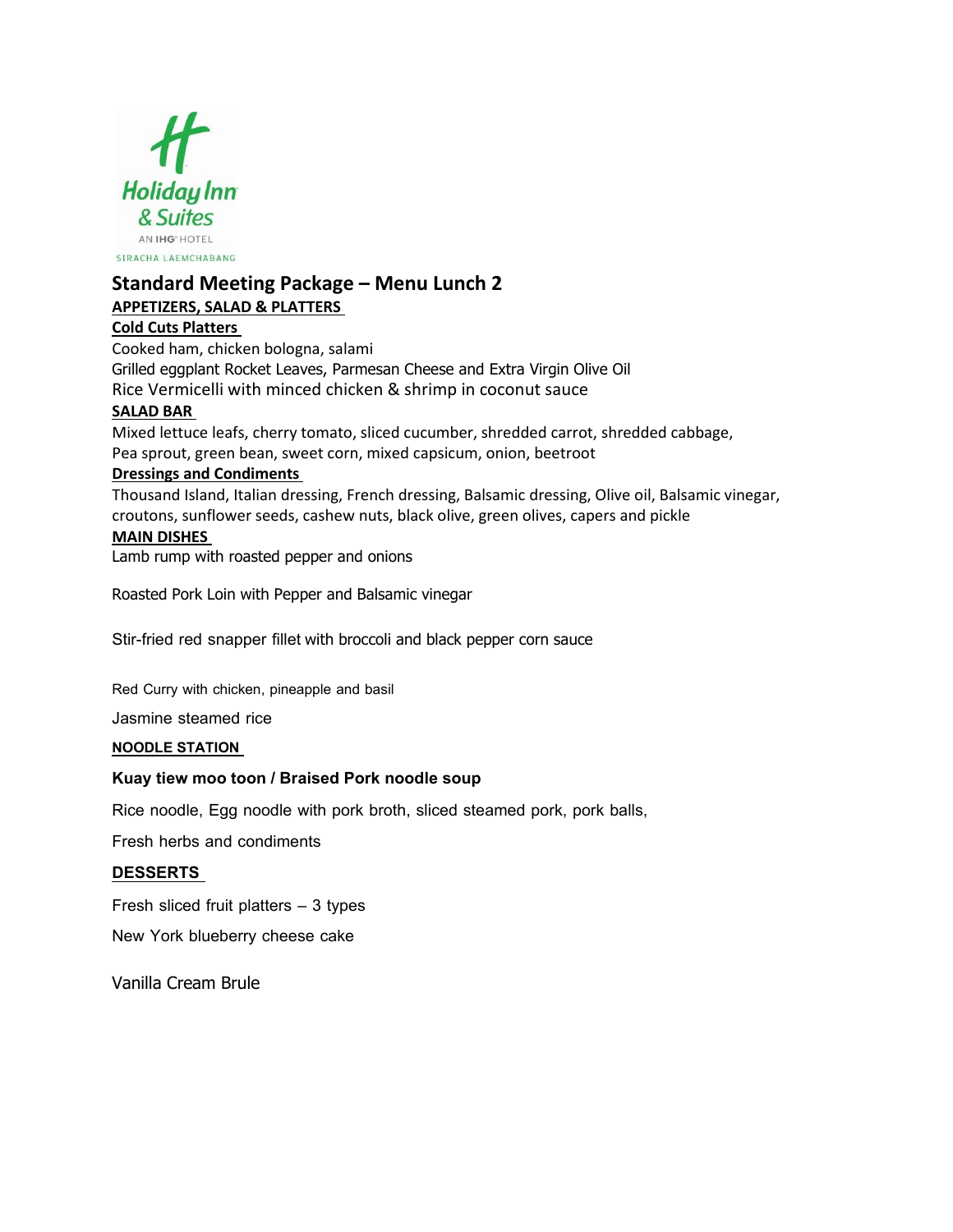

# **Standard Meeting Package – Menu Lunch 3 APPETIZERS, SALAD & PLATTERS**

## **Cold Cuts Platters**

Cooked ham, chicken bologna, salami Tomato, cucumber, onion and feta salad Green papaya salad with corn and salted egg

# **SALAD BAR**

Mixed lettuce leafs, cherry tomato, sliced cucumber, shredded carrot, shredded cabbage, Pea sprout, green bean, sweet corn, mixed capsicum, onion, beetroot

# **Dressings and Condiments**

Thousand Island, Italian dressing, French dressing, Balsamic dressing, Olive oil, Balsamic vinegar, croutons, sunflower seeds, cashew nuts, black olive, green olives, capers and pickle

## **MAIN DISHES**

Grilled sea bass with roasted pepper and herbs capers butter sauce Roasted chicken, capsicum, green beans and mushroom sauce

Stir-fried mixed vegetables in oyster sauce

Massa man curry beef with onion and potato

Jasmine steamed rice

## **NOODLE STATION**

## **Braise beef in beef broth / Beef Noodle Soup**

Rice noodle, Egg noodle with beef broth, sliced braised beef, beef balls,

Fresh herbs and condiments

## **DESSERTS**

Fresh sliced fruit platters – 3 types Marble Cheese Cake White Chocolate Mousse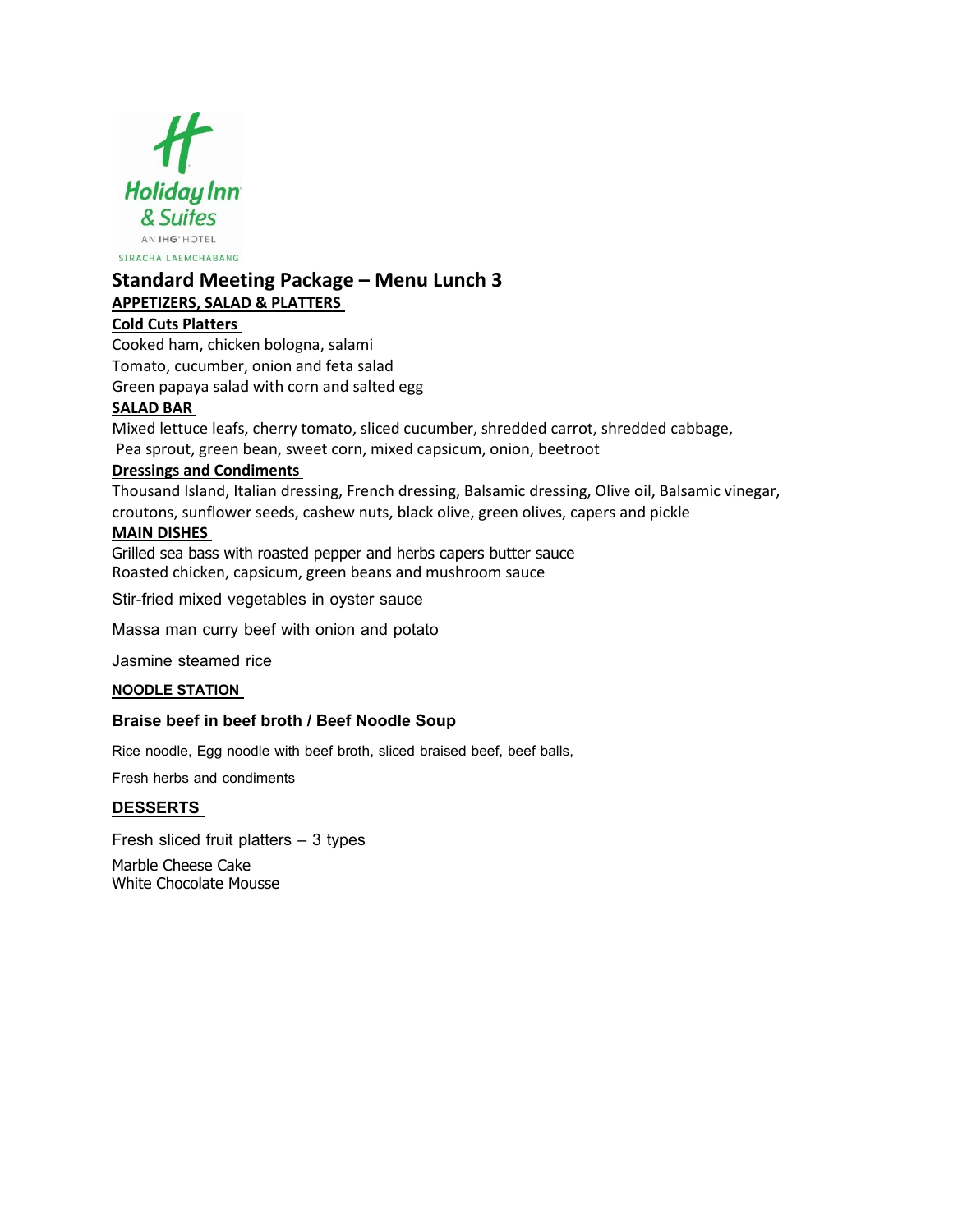

# **Standard Meeting Package – Menu Lunch 4**

# **APPETIZERS, SALAD & PLATTERS**

## **Cold Cuts Platters**

Cooked ham, chicken bologna, salami Kidney bean and white bean with parsley and lemon dressing salad Prawn Salad with Thai herbs and roasted chili paste

## **SALAD BAR**

Mixed lettuce leafs, cherry tomato, sliced cucumber, shredded carrot, shredded cabbage, Pea sprout, green bean, sweet corn, mixed capsicum, onion, beetroot

## **Dressings and Condiments**

Thousand Island, Italian dressing, French dressing, Balsamic dressing, Olive oil, Balsamic vinegar, croutons, sunflower seeds, cashew nuts, black olive, green olives, capers and pickle **MAIN DISHES**

Baked puff pastry beef wellington style with vegetables and red wine Sauce

Grilled chicken wings England style marinated and mixed beans tomato salsa Fried sweet and sour pork

Yellow curry shrimps with market vegetables and cucumber, red onion dipping

Jasmine steamed rice

## **NOODLE STATION**

## **Chinese BBQ Pork and Wanton Noodle Soup**

Egg noodle, wanton filled minced pork with pork broth, sliced Chinese BBQ pork

Fresh herbs and condiments

## **DESSERTS**

Fresh sliced fruit platters – 3 types Peach and pistachio cake

Coffee and hazelnut mousse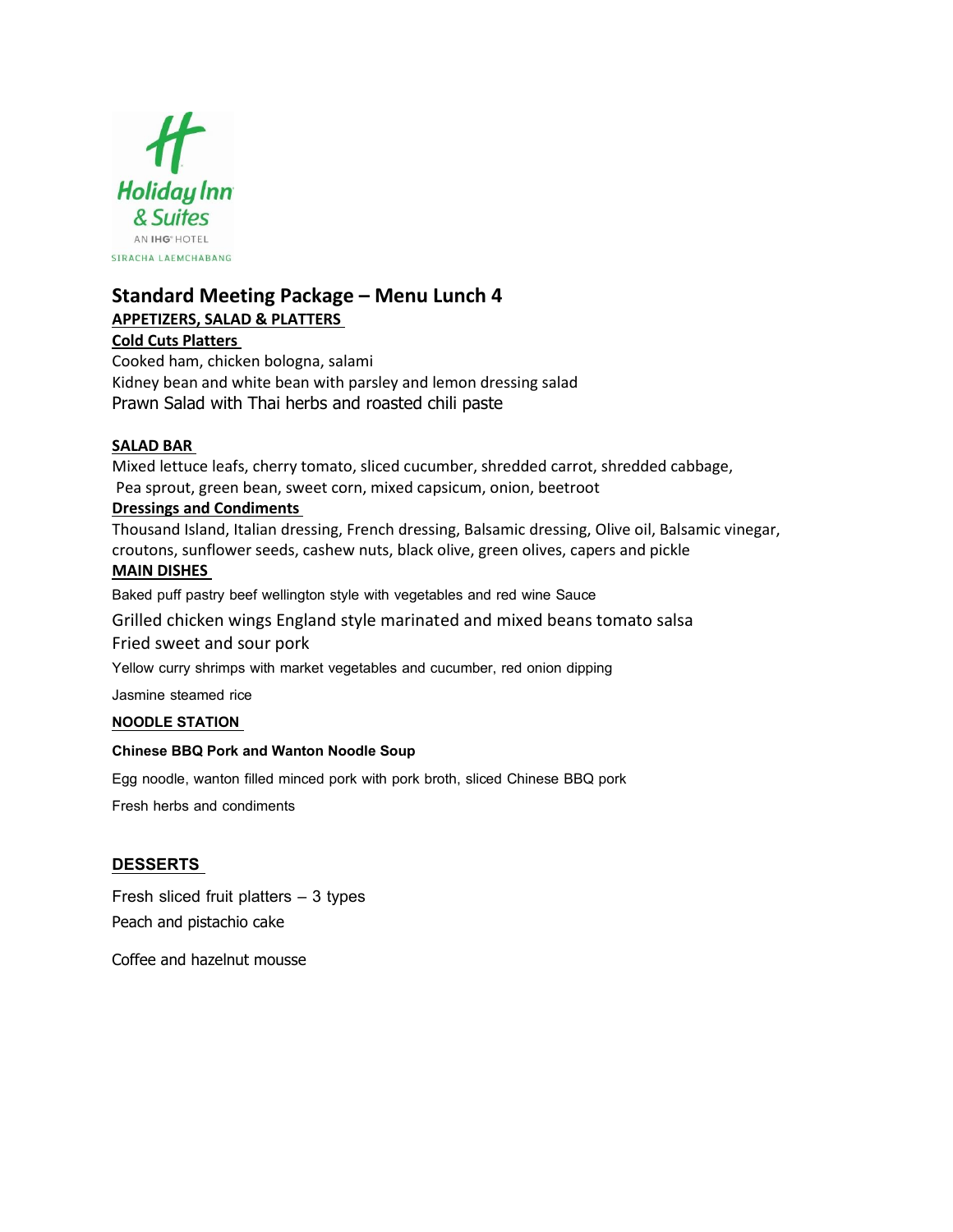

# **Standard Meeting Package – Menu Lunch 5 APPETIZERS, SALAD & PLATTERS**

## **Cold Cuts Platters**

Cooked ham, chicken bologna, salami Turkish tabbouleh salad with capsicum, tomato and lemon, parsley dressing Spicy ground pork salad with chili and herbs

## **SALAD BAR**

Mixed lettuce leafs, cherry tomato, sliced cucumber, shredded carrot, shredded cabbage, Pea sprout, green bean, sweet corn, mixed capsicum, onion, beetroot

## **Dressings and Condiments**

Thousand Island, Italian dressing, French dressing, Balsamic dressing, Olive oil, Balsamic vinegar, croutons, sunflower seeds, cashew nuts, black olive, green olives, capers and pickle **MAIN DISHES**

Roasted beef strip loin and vegetables with black pepper sauce Baked ham with penne, garlic and Cheese Stir-fried chicken with broccoli, shitake mushroom in oyster sauce

Panang Curry with shrimps and basil

Jasmine steamed rice

#### **NOODLE STATION**

#### **Kanom jeen nam yap pla** */* Spicy ground fish Thai noodle soup

Coconut milk with red curry and ground fish, soft Thai noodle and garnishes

#### **DESSERTS**

Fresh sliced fruit platters – 3 types

Chocolate fudge cake

Pineapple tart with raspberry sauce